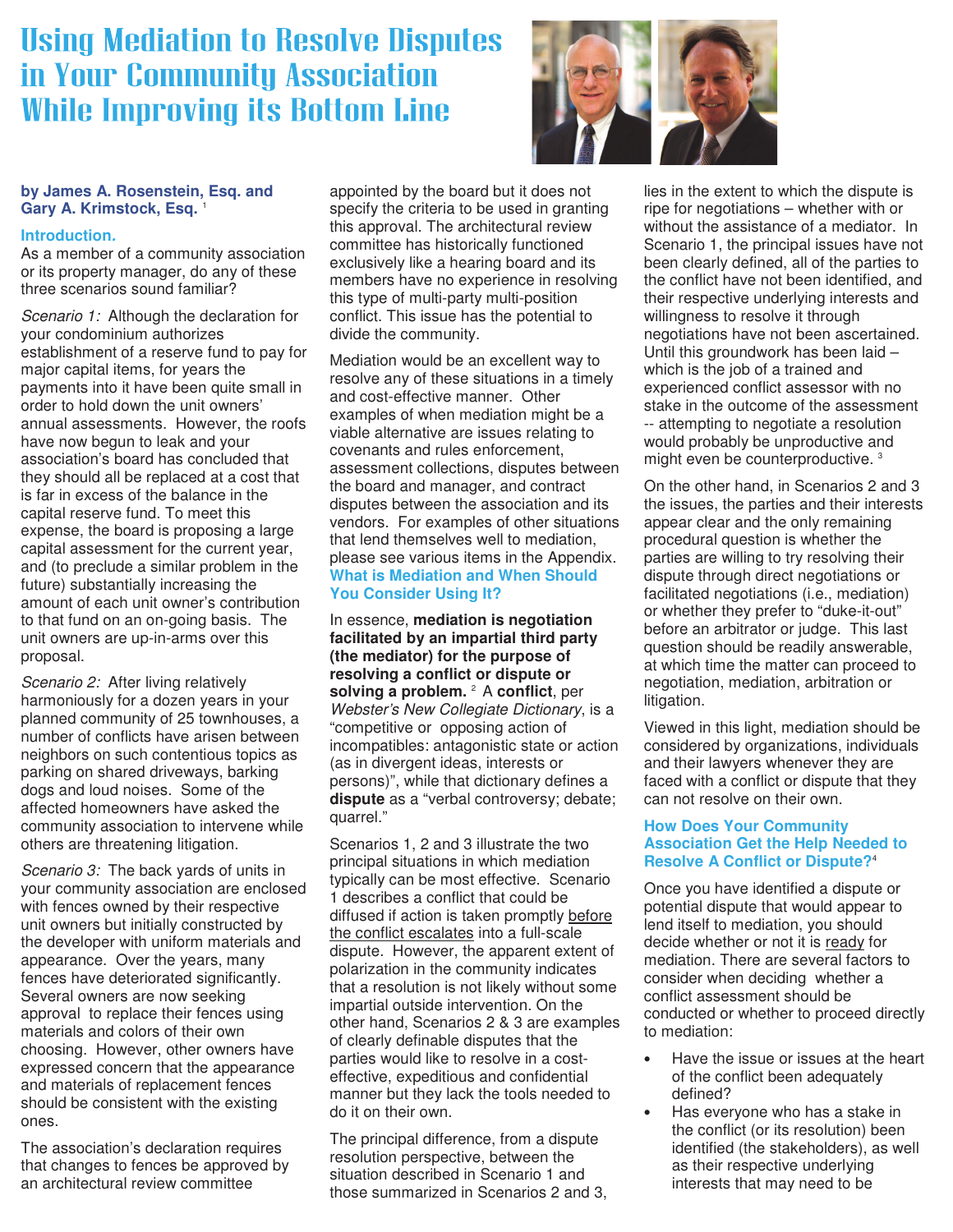addressed in order to resolve the conflict?

• Are these stakeholders willing to attempt to resolve their conflict through negotiation rather than in an adversarial manner (through arbitration or litigation)?

If all of these questions can be answered in the affirmative, then the matter is ripe for mediation. If you are unable to answer any of the questions or if you answer "no" to either of the first two questions, you should consider scheduling a conflict assessment. Once you have all these answers, you can decide whether mediation is likely to be productive. For example, if some of the essential parties to the dispute are not willing to negotiate (i.e. you get a negative answer to the question under bullet point three), you may have no alternative but to initiate litigation.

#### **How Can Your Community Association Find Someone with the Requisite Skills, Knowledge and Experience to Conduct a Conflict Assessment or to Mediate the Dispute?**

First, it is important to understand the similarities and differences between an ideal mediator and an ideal conflict assessor. While there are differing opinions on the ideal characteristics of

each, here is one expert's list of the qualities of an ideal mediator:

- "Absolute impartiality
- Trustworthiness and ability to motivate people to disclose confidential information.
- Mediation experience
- Good listening skills
- Ability to understand the law and facts
- Good people skills
- Leadership qualities
- Problem-solving skills
- **Flexibility**
- Strong negotiating skills
- **Patience**
- Good management skills
- A sense of humor
- Good business sense"<sup>5</sup>

Here's another "expert's" list of desired qualities for a conflict assessor:

- **Impartiality**
- Some knowledge of the issues at stake
- Conflict assessment experience
- **Effective interviewing skills**
- Ability to "connect" with the

Some people may be qualified to act as both conflict assessor and mediator in the same matter, although the parties might decide against using the same person in both roles if it creates an unacceptable conflict of interest. On the flip side, sometimes you may not find one person with a sufficient combination of these qualities to serve as either a mediator or conflict assessor for your dispute -- in which case you might use a team composed of individuals who together posses all of the requisite qualities.

How do you find a qualified mediator or conflict assessor? Someone in your association or its lawyer may be able to recommend such a person or organization. Also, there are quite a few professional organizations to which professional neutrals belong that could recommend people in your area to interview -- for example, the Association for Conflict Resolution (of which Mr. Rosenstein previously served as president), the Dispute Resolution Section of the American Bar Association, Dispute Resolution Sections and Committees of your state or local bar association, and organizations that provide mediators (for a fee), such as the American Arbitration Association and JAMS.

Contracting for conflict assessment or mediation services is pretty straightforward but is beyond the scope of this article. For this, we recommend consulting your association's attorney and items 1 and 6 in the Appendix.

# **How do Mediators Help Parties Resolve Conflicts or Disputes?**

Although each mediation can be tailored to meet the needs of the parties (and this is one of the principal advantages of mediation compared to other types of dispute resolution), generally speaking, the components of a mediation are preparation for the mediation, the mediation itself, and documenting the outcome of the mediation.

**Preparation: Preparation for mediation is** every bit as important to achieving a successful outcome as is preparation for negotiations without the benefit of a thirdparty facilitator. Depending upon whether the parameters of the dispute and the identity of the disputants are clear, mediation preparation includes:

- clarifying the issues;
- identifying all necessary parties;
- determining the willingness of those parties to participate in the mediation;
- *(Continued from page 1)*  deciding whether to mediate and which issues to include in the mediation;
	- identifying a mediator who is mutually acceptable to the parties; and agreeing on procedural rules for the mediation, including how any resulting agreement will be documented.

Mediation: Generally speaking, skilled mediators help parties resolve their conflicts or disputes by applying techniques that are not readily available to the parties themselves or in ways that differ from how the parties themselves could use them. Table I provides examples of how, in a community association setting (where the issues relate to the ownership or use of property or some aspect of the operation of the association), a skilled mediator (1) helps the parties identify the obstacles to reaching resolution, and (2) employs the tools that are likely to be most effective in overcoming these obstacles.

Documenting: After an agreement is reached, the parties and their respective lawyers should document the terms accurately and completely in the form of a legally binding written contract.

# **Why Consider Using Mediation Rather than Another Type of ADR or Litigation?**

Unlike litigation, and sometimes arbitration, parties who elect to mediate can pick the person they both want to serve as the mediator.

Unlike arbitration and litigation, the parties themselves decide on the outcome of their mediation – including the terms of any resulting legally enforceable agreement. If, after mediation they are still unable to agree on all terms, the unresolved ones can be raised in subsequent arbitration or litigation.

Unlike litigation, and to some extent arbitration, the parties and the mediator can tailor the "forum to fit the fuss" by deciding on the issues to be addressed, the specifics of the process to be used to address them, the outcome of the process (which is not restricted to remedies that are available in court) and even which parties will participate. This usually results in win-win resolutions in which the parties are invested, unlike arbitration or litigation, which produces a winner and a loser and often ongoing acrimony between the parties. This benefit is particularly valuable in a

stakeholders<sup>6</sup>